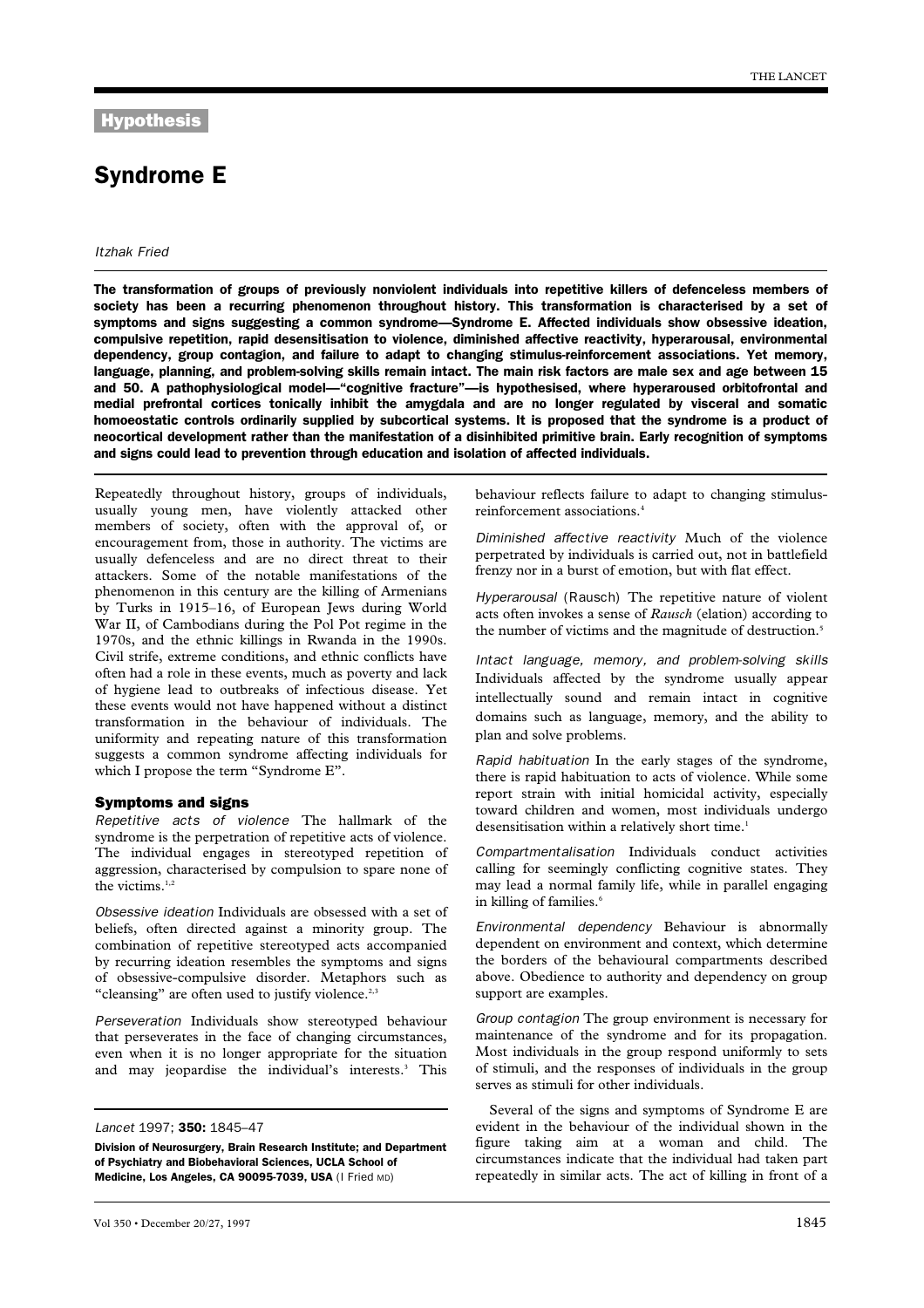

German soldier taking aim at a Jewish mother and child in front of a photographer during mass killing operations in Ivangorod, Ukraine, 1942.

The photograph was sent home by mail,<sup>3</sup> and it shows some of the signs and symptoms of Syndrome E (Yad Vashem, Jerusalem, Israel, courtesy of the US Holocaust Memorial Museum)

photographer is an example of diminution of affective reactivity, but also suggests elation associated with the killing. Compartmentalisation is suggested by the mailing of this and other similar photographs by German soldiers along with accounts of the events to their families at home.<sup>3</sup>

# Risk factors

The clearest risk factors are male sex and age of between 15 and 50. There have been attempts to identify other risk factors, including certain personality traits such as authoritarian personality,<sup>7</sup> Steiner's notion of the "sleeper",<sup>8</sup> and obedience to authority.<sup>9</sup> However the extensive spread of the syndrome within affected groups casts doubts on the significance of these traits. In a fairly heterogenous group such as the World War II German Police Order Battalions composed of middle-aged men, about 80% became killers of women and children, and only  $10\% - 20\%$  evaded active participation.<sup>1</sup> A similar propensity for randomly selected individuals to develop dehumanising behaviour was shown in the Stanford Prison experiment.<sup>10</sup>

# Differential diagnosis

Syndrome E is a specific set of symptoms and signs. It is not a general syndrome of human aggression and should not be confused with the behaviour of individuals who carry out repetitive homicidal acts alone. These individuals constitute a very small proportion of the population, and they often have a history of psychopathology. Neither should Syndrome E be confused with the usual manifestations of war or group combat. These conflicts often lead to atrocities, carried out by individuals in the frenzy of battle. Such behaviour, however, lacks most of the features described above and is characterised by inverse symptomatology: emotional reactivity rather than dulling, and incidental, sporadic violence rather than perseveration and systematic repetition.

# Pathophysiology

## Prefrontal cortex

Most features of the syndrome can be found in disorders involving prefrontal cortical systems and their subcortical connections. The prefrontal cortex has three major systems—dorsolateral prefrontal cortex, orbitofrontal cortex, and medial prefrontal cortex. The dorsolateral prefrontal system appears relatively unaffected in individuals with the syndrome since they are capable of planning, problem solving, language, and working memory. Obsessive ideation and repetitive acts of violence suggest orbitofrontal hyperkinesis, similar to that found in patients with obsessive-compulsive disorders.<sup>11</sup> The motivation and elation accompanying repetitive homicidal acts suggest hyperactivity of the medial prefrontal cortex. This elation may be similar to druginduced hyperarousal syndromes such as that induced by cocaine seen in rhesus monkeys and human beings.12 The medial prefrontal cortex is a major site of activation associated with compulsive self-administration of addictive drugs.<sup>13</sup>

# "Cognitive fracture"

In common with patients with ventromedial prefrontal dysfunction, individuals with Syndrome E cease to generate emotions appropriate to the images conjured by certain categories of situation and stimuli. Responses of the prefrontal cortex fail to arouse the autonomic, musculoskeletal, and endocrine substrate of emotion; nor are these responses regulated by somatic and visceral homoeostatic controls ordinarily supplied by subcortical systems.<sup>11</sup> The prefrontal cortex becomes functionally disconnected from the lower neural centres—a state that is here termed "cognitive fracture".

#### Amygdala

The primary pathology underlying cognitive fracture may be in the interaction between the amygdala and prefrontal cortex. The amygdala has extensive connections with the orbitofrontal and medial prefrontal regions and has robust output to the hypothalamus and brain-stem nuclei, whereby it is presumed to regulate the autonomic, musculoskeletal, and endocrine substrates of emotions.15 Studies in animals suggest that the amygdala is tonically inhibited by prefrontal activation.<sup>16</sup> The combination of cortical hyperarousal and diminished affective reactivity in Syndrome E may be due to hyperactivity of orbitofrontal and medial prefrontal cortices shutting off the amygdala and impairing its ability to regulate emotion and impart species-specific meaning to stimuli. Affected individuals then simultaneously perceive their victims as living and non-living, but at the same time, by mechanical repetition and compulsion, they approach a state of automation, with intrinsic uncertainty about their own sense of living.5 Despite the rapidity of the behavioural change in Syndrome E, its expression is probably preceded by a longer learning process. Individuals undergo implicit emotional learning, resulting in an attitude toward their victims that is similar to phobias in patients or fear-conditioning in rats. These deeply rooted attitudes are resistant to extinction. Such extinction depends on output from the medial prefrontal cortex to the amygdala,<sup>15</sup> which is impaired in Syndrome E.